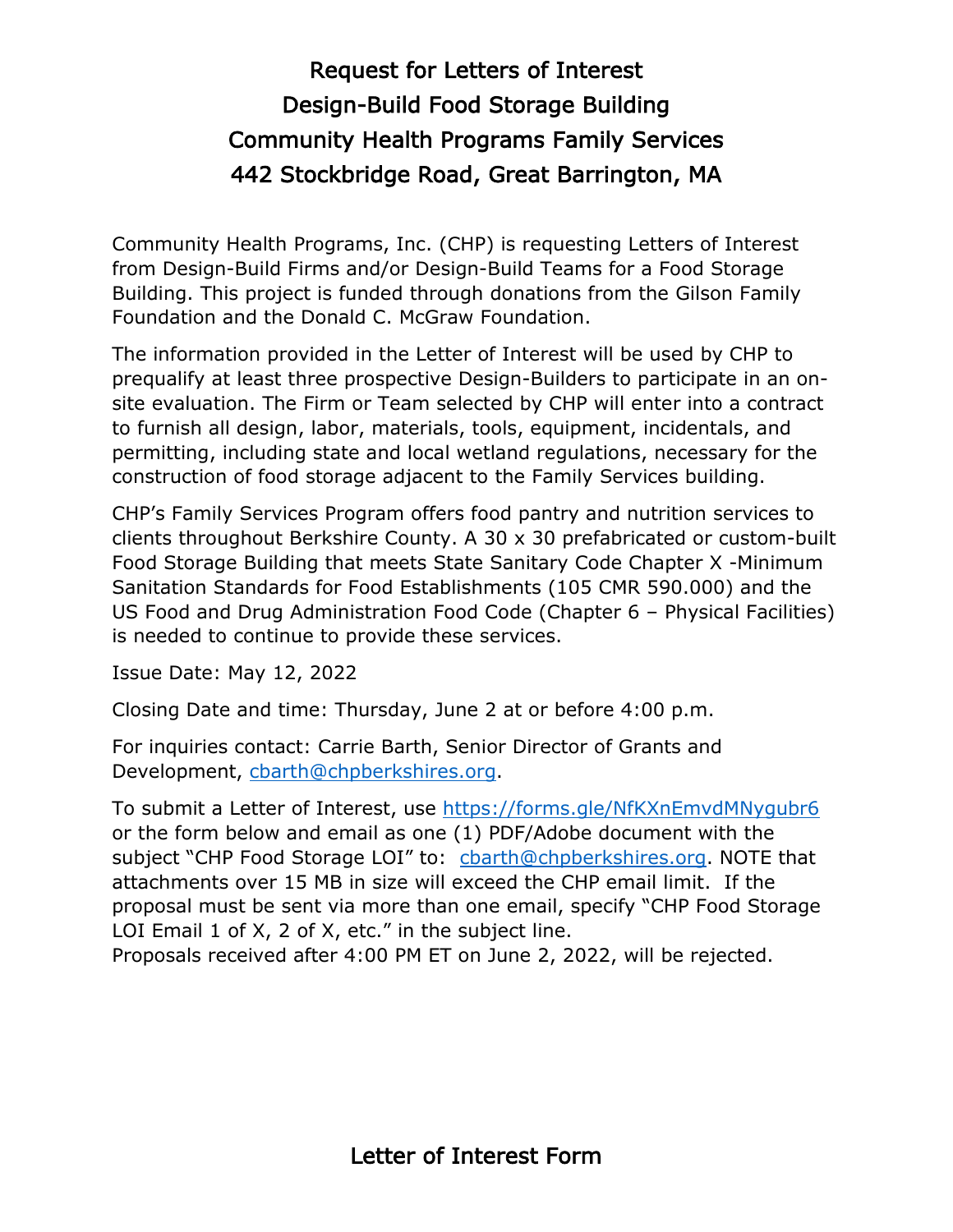## Design-Build Food Storage Building

Design-Build Lead Firm Information Design-Build Firm Name: Type name here Point of Contact (POC): Type contact here POC Phone: Type phone number here POC Email: Type email here Possible Start Date: M/D/YYYY

Design-Build Firm Experience Years (check): 0-5 years  $\Box$  6-10 years  $\Box$  11-15 years  $\Box$  16+ years  $\Box$ Professional registration(s):

Relevant Projects (2 required): Project Name: Type project name here Year Completed: Firm's role on Project: Reference: POC Name POC Phone POC Email **Project Name:** Type project name here Year Completed: Firm's role on Project:

**Reference:** Type project name here Type project name here Type project name here

Will you be using a Subconsultant Firm?

Yes □ No □ Not sure □

If you answered Yes, please fill out one or more of the next couple of pages of information about the Subconsultant Firm(s). If you answered No or Not Sure, you have completed the form.

Design-Build Subconsultant Firm Information Design-Build Subconsultant Firm Name: Type name here Point of Contact (POC): Type contact here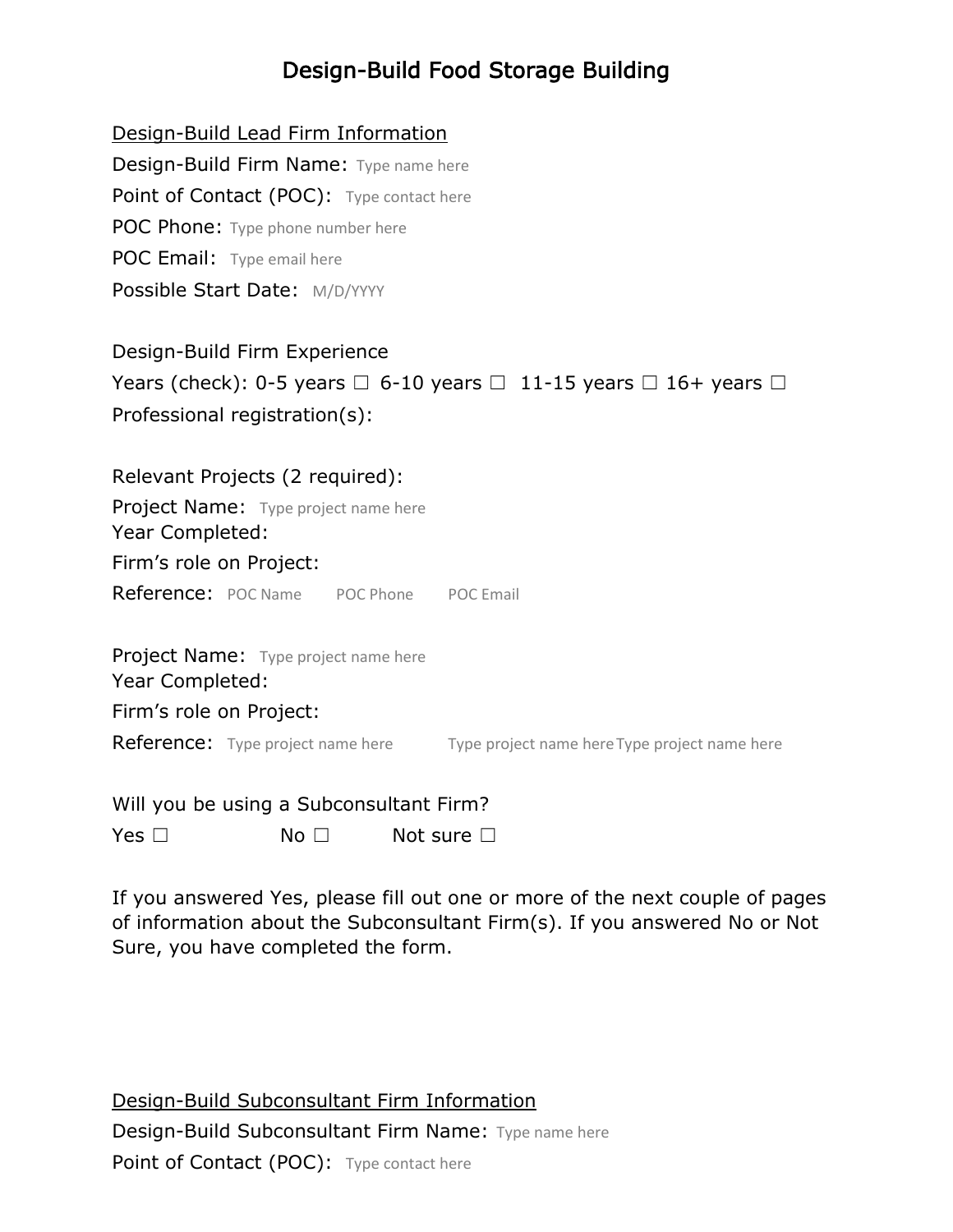POC Phone: Type phone number here POC Email: Type email here Possible Start Date: M/D/YYYY

Design-Build Subconsultant Firm Experience Years (check): 0-5 years  $\Box$  6-10 years  $\Box$  11-15 years  $\Box$  16+ years  $\Box$ Professional registration(s):

Relevant Projects (2 required): Project Name: Type project name here Year Completed: Firm's role on Project: Reference: POC Name POC Phone POC Email Project Name: Type project name here Year Completed:

Firm's role on Project:

Reference: Type project name here Type project name here Type project name here

Design-Build Subconsultant Firm Information Design-Build Subconsultant Firm Name: Type name here Point of Contact (POC): Type contact here POC Phone: Type phone number here